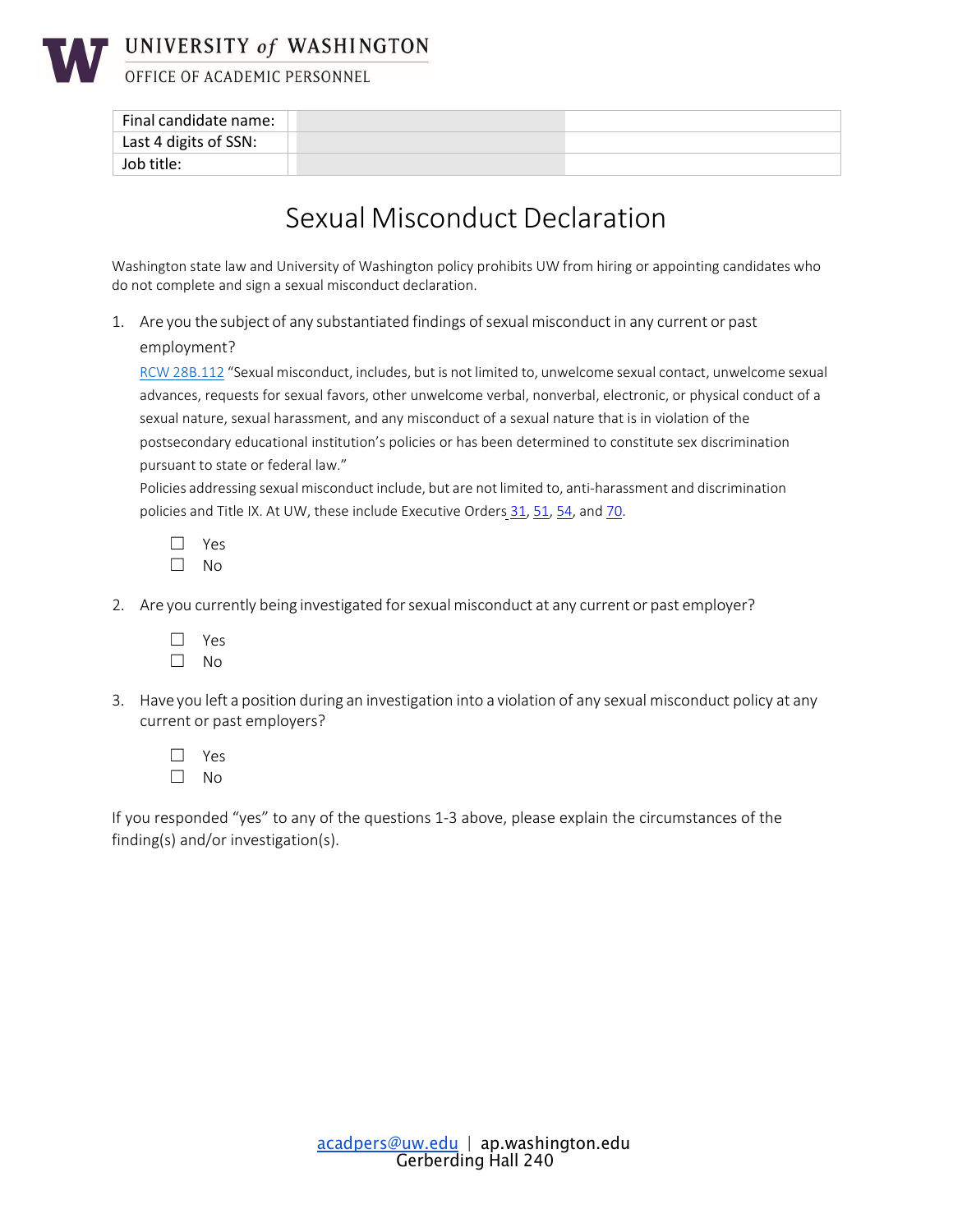

**WASHINGTON** UNIVERSITY of WASHINGTON

#### Current and Past Postsecondary Employers

List pertinent information for *all* current and past postsecondary education employers, both public and private. Attach additional pages if needed.

| Employer 1                           |  |
|--------------------------------------|--|
| Employer name:                       |  |
| Full name when last employed:        |  |
| City/state where work was completed: |  |
| Dates of employment:                 |  |
| Position held:                       |  |
| Department:                          |  |
| F                                    |  |

Explanation, if any:

#### Employer 2

| Employer name:                       |  |
|--------------------------------------|--|
| Full name when last employed:        |  |
| City/state where work was completed: |  |
| Dates of employment:                 |  |
| Position held:                       |  |
| Department:                          |  |
| Explanation, if any:                 |  |

|--|

| Employer name:                       |  |
|--------------------------------------|--|
| Full name when last employed:        |  |
| City/state where work was completed: |  |
| Dates of employment:                 |  |
| Position held:                       |  |
| Department:                          |  |
| _                                    |  |

Explanation, if any:

#### Employer 4

| Employer name:                       |  |
|--------------------------------------|--|
| Full name when last employed:        |  |
| City/state where work was completed: |  |
| Dates of employment:                 |  |
| Position held:                       |  |
| Department:                          |  |

Explanation, if any: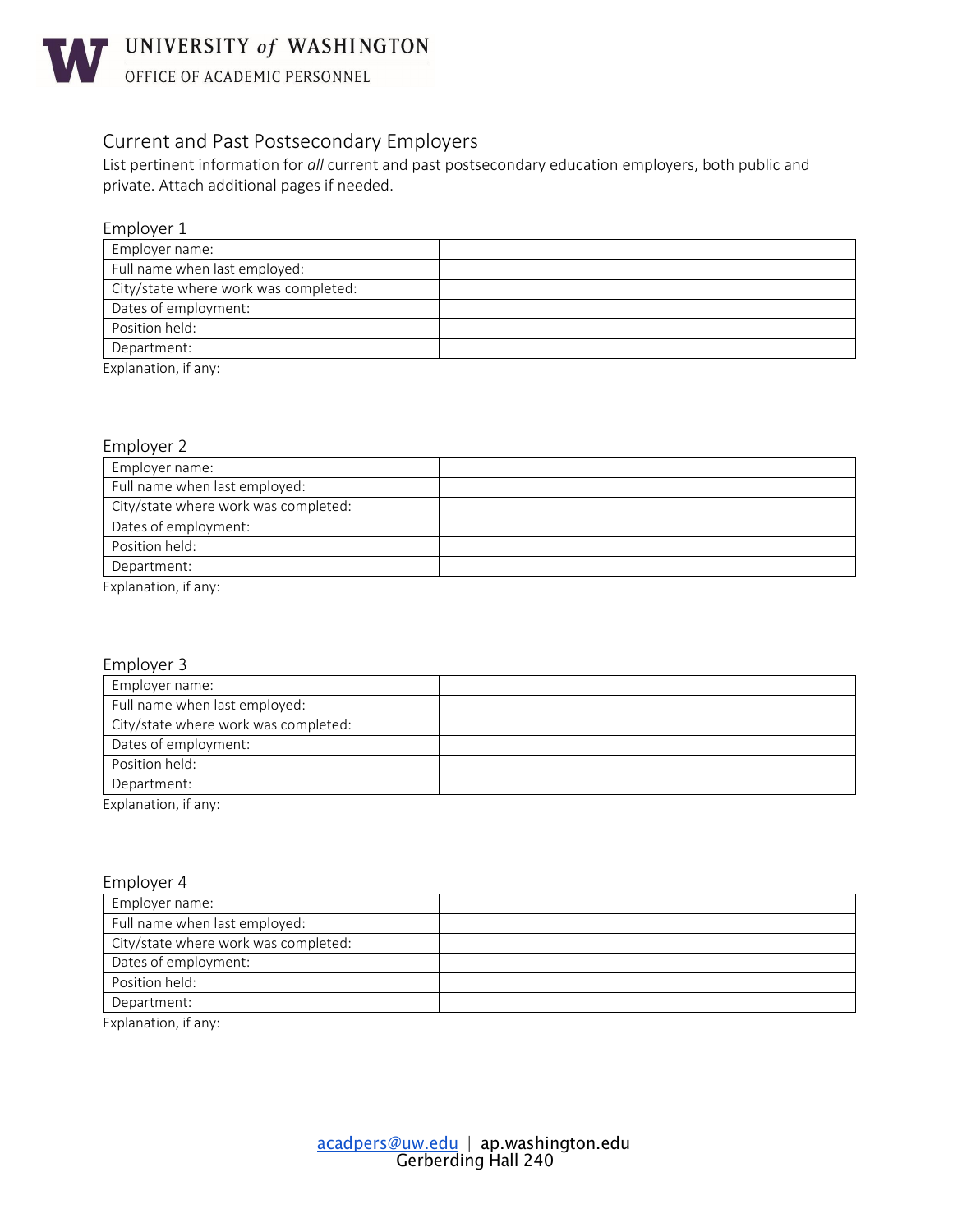

OFFICE OF ACADEMIC PERSONNEL

### Certification and Authorization to Release Information Regarding Sexual Misconduct

I, the information above is true, complete, and accurate to the best of my knowledge. I understand that failure to provide complete and accurate information inresponse to the above questions will result in disqualification from employment or appointment at the University of Washington (UW) and withdrawal of any offer of employment.

By my signature, I authorize any and all current and past postsecondary educational institution employers to disclose to the UW information, if any, regarding sexual misconduct committed by me, and to make available copies of all documents and information inthe current or past postsecondary employer's personnel, investigative, or other files relating to any sexual misconduct, including sexual harassment, by me. I agree to execute any additional forms required by my current or past postsecondary employer(s) to release such information to the UW, and by my signature, I hereby release all current and past postsecondary employers from any and all claims and liability arising from the disclosure of the information described in this paragraph.

I further authorize the UW to contact my current or past postsecondary employer(s) to verify the information that I have provided.

Signature Date Date of the State of the State of the State of the Date of the Date of the Date of the Date of the Date of the Date of the Date of the Date of the Date of the Date of the Date of the Date of the Date of the